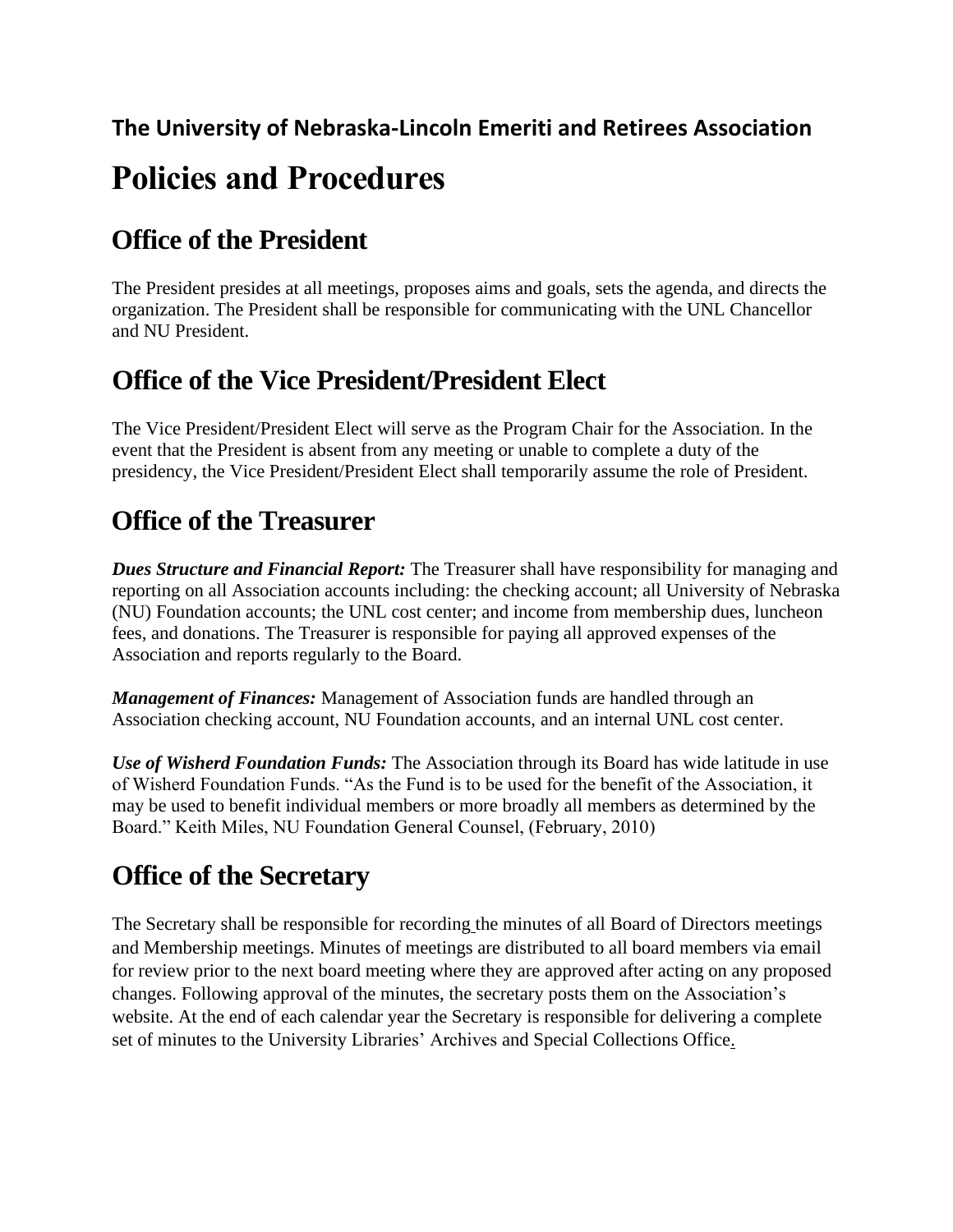#### **Nominating Committee**

The Executive Committee of the Board of Directors shall serve as the Nominating Committee. Each year the committee shall put forth the names of nominees for the office of Vice-President/President Elect for the coming year, two Directors for the expiring three-year terms, and any other elected positions to the Board that may be vacant. Procedures for additional nominations and subsequent election are outlined in the Constitution/Bylaws.

#### **Composition of the Board of Directors**

The Board shall consist of the President, Vice President/President Elect, Past President, Treasurer, Secretary, six Directors elected from the membership to staggered three-year terms, and Chairs of all standing and ad hoc committees.

*Executive Committee:* The Executive Committee of the Board of Directors is composed of the Immediate Past-President, President, Vice-President/President Elect, Treasurer, Secretary, and Membership Chair. The President serves as chair. Actions of the committee require an affirmative vote of four of the six members.

#### **Membership Meetings**

Membership meetings are held the third week of the month in September, October, November, January, February, March, and April on alternating Tuesdays or Thursdays to the extent possible. Meetings begin at 11:30 a.m. and generally include a business meeting, speaker or other entertainment, and an optional luncheon. An individual who speaks or provides entertainment at a membership meeting shall by honored by a donation to the Association's scholarship fund at the University of Nebraska Foundation in an amount to be determined by the Board of Directors.

*Memory Moments:* The names of members and member spouses who have died since the last meeting shall be read and a moment of silence held to honor them and their contributions to the University. Names of the deceased from the previous year are included in the spring newsletter. Near the end of each year the Board shall decide on the amount of a memorial contribution to the Association's Scholarship Fund at the University of Nebraska Foundation in honor of those who have passed away.

 *Recognition of Members:* New members will be recognized and introduced at an Association luncheon or other appropriate meeting.

*Recognition of Officers and Directors:* At the last membership meeting of the calendar year officers and directors whose terms are ending will be recognized for their service, and all new officers and directors will be introduced.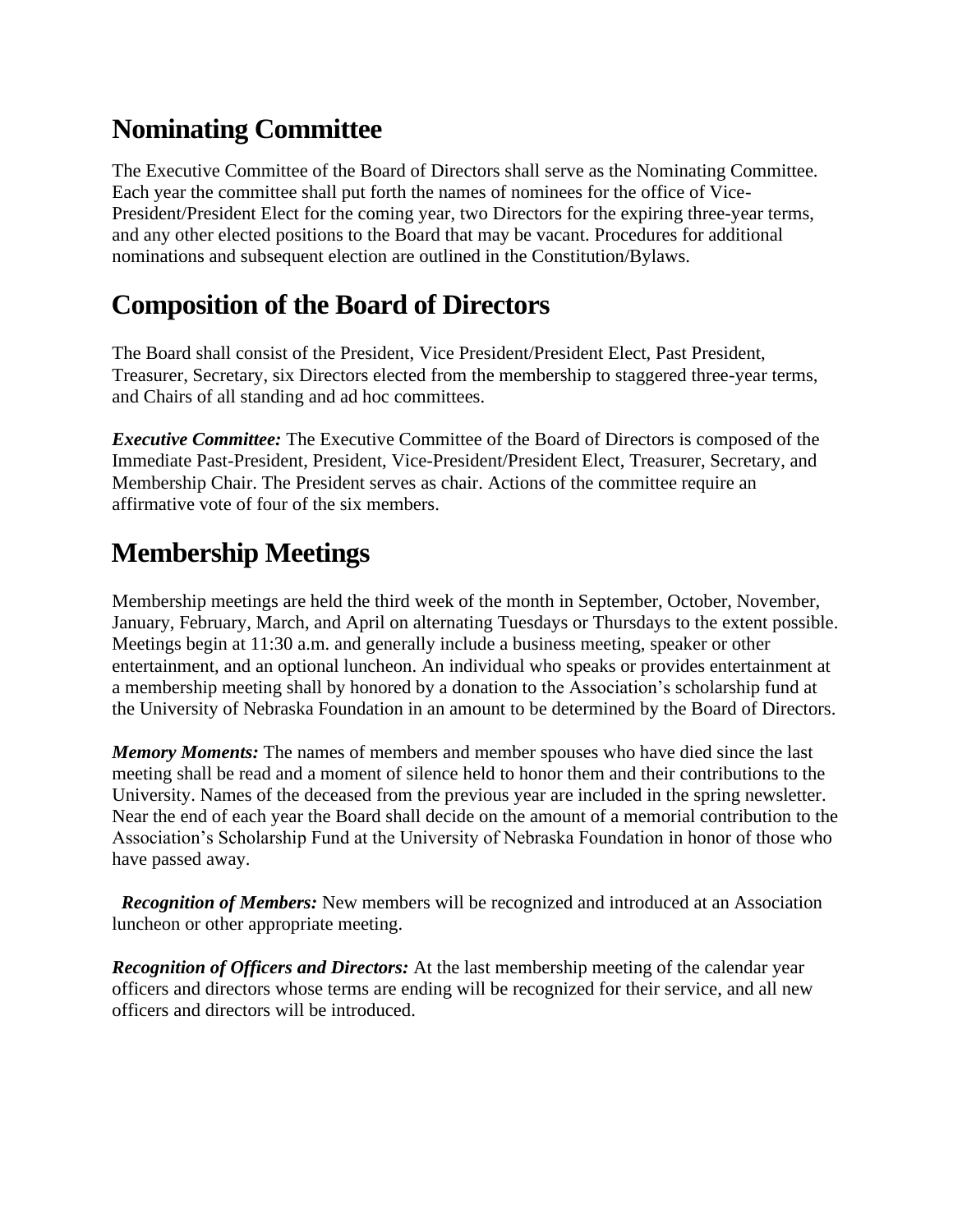#### **Board of Directors Meetings**

Regular Board meetings are held each month of the academic year as scheduled by the President. An annual planning retreat (with lunch) is held in early December.

#### **Communication with Membership**

E-mail shall be the principle means of communicating with Association members. An Association newsletter is distributed twice each year, spring and fall. A website is hosted by UNL and maintained by the chair of the Digital Communications Committee.

#### **Cancellation of Association Meetings**

Weather cancellation of Association meetings is guided by decisions of Lincoln Public Schools. When school is canceled, meetings are cancelled.

## **Committee Functions and Responsibilities**

#### **I. Awards**

The Awards Committee shall administer the awards program as approved by the Board of Directors.

#### **II. Benefits**

The Chair shall compile a list of benefits available to Emeriti and retirees, keep it current, and share the information with the membership via the Association's website.

### **III. Bylaws and Policy Committee**

The Bylaws and Policy Committee will review the constitution, bylaws and policies of the Association and will bring suggestions for revisions to the Board of Directors.

## **IV. Campus Engagement Committee**

The Campus Engagement Committee will explore and consider opportunities for Association members to provide volunteer services that enhance the student experience and provide support for University programs. After service opportunities are approved by the Executive Committee of the Board of Directors at a regular Committee meeting or via electronic communications, the Campus Engagement Committee recruit volunteers and coordinates their involvement.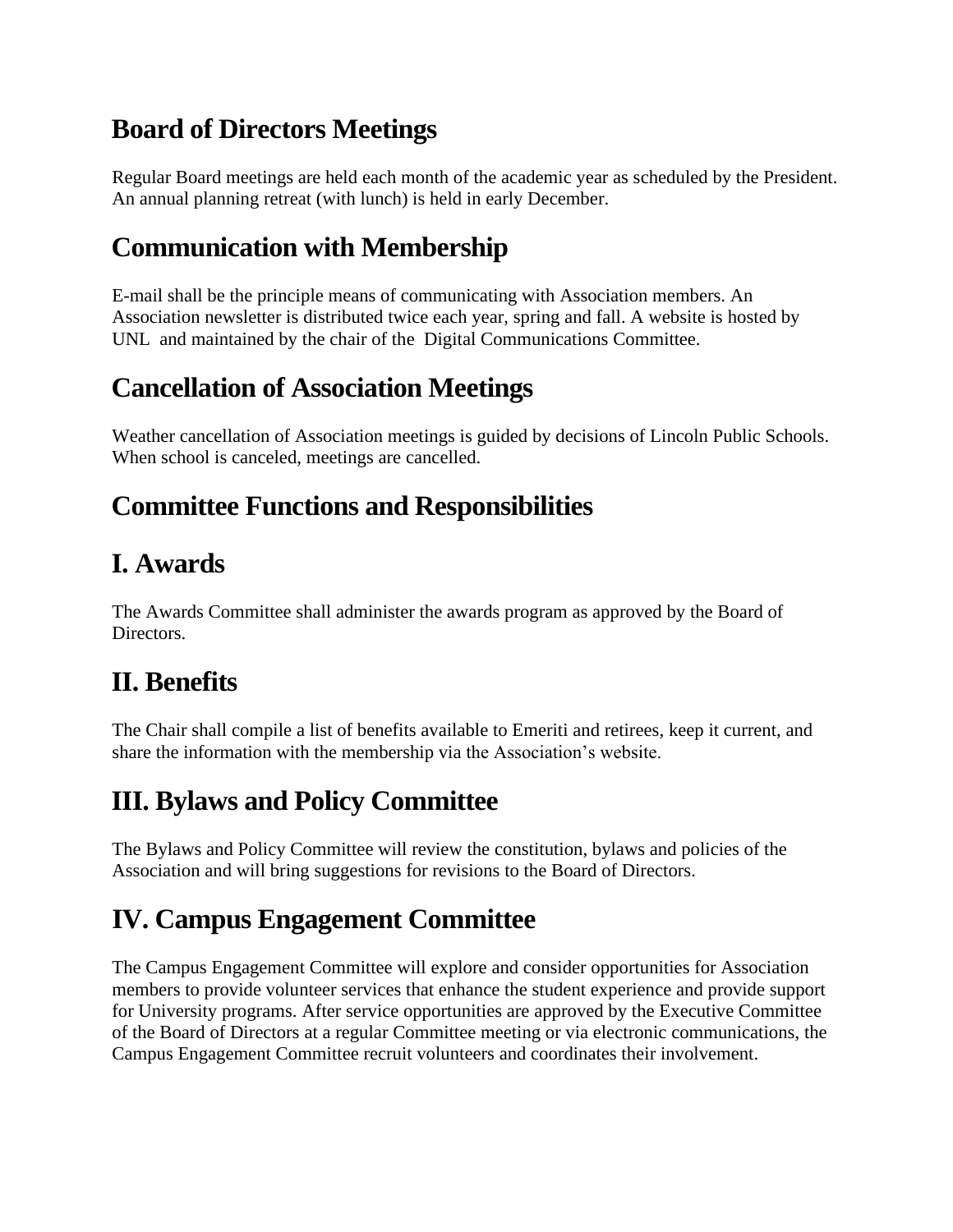### **V. Digital Communications**

The Digital Communications Committee keeps track of all changes to Association programs and activities featured on the Association's website as well as new programs and activities and communicates these to UNL for posting on the website. This includes minutes of monthly board and association meetings, a roster of members, oral histories as they become available, committee functions and duties, an annual updating of changes reflecting the election of new officers, and any other changes necessary to keep the membership and others informed regarding Association programs and activities that are approved by the Board.

The committee also manages the electronic systems the Association uses for registering attendance at membership meetings, coffees, social events, and tours.

### **VI. Educational Activities**

The Educational Activities Committee is responsible for promoting and conducting programs of interest to the Association. This includes, but is not limited to, planning tours on and off campus, maintaining a collaborative relationship with Osher Lifetime Learning Institute (OLLI), and planning/promoting other educational events. The Committee is also involved in producing and maintaining oral histories based upon extended interviews with UNL faculty, staff and administrators sharing thoughts on their experiences and time at UNL.

*Oral History:* Oral history is a project of the Association that interviews and video records current and former members of the UNL community. Interviews cover a range of topics including experiences that led to careers at UNL; the activities and views of faculty, administrators, and students on campus at the time; campus facilities; and contributions of the University to research, service, and teaching. Potential oral history invitees may be suggested by the Board and are approved by the Board.

### **VII. Membership**

The Membership Committee shall maintain a database of names and addresses of members and the surviving spouse/partner of deceased members, including information for categorizing members in ways relevant to Association's business and activities. It shall produce information including electronic mailing lists requested by officers, the Board, committee chairs and other agencies approved by the Board. It shall report to the Board on the number of members and other information relevant to its responsibilities.

Retirees eligible for membership shall receive a letter of invitation to join the Association from the President or Chair of the Membership Committee, including the current Association brochure, if available, describing programs and activities of the Association. Member Association dues are billed each year. First year membership is free for all new members. Should membership lapse, members will be retained on the listserv for three years, unless they request that their names be removed.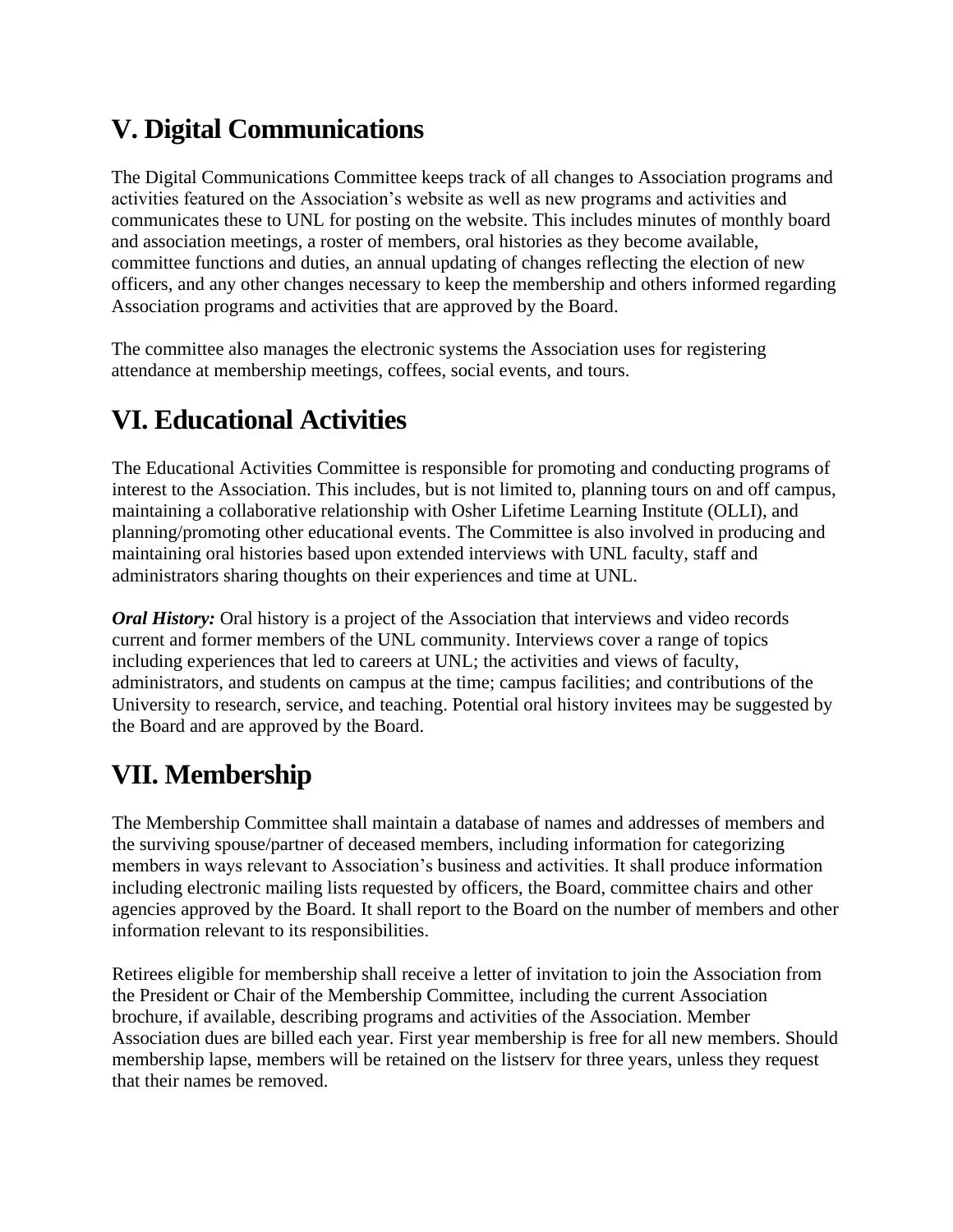#### *Policies for Sharing Association Information:*

1. Names and mailing addresses can be made available to the NU Foundation and UNL President for the annual Foundation and President's Emeriti luncheons.

2. Names and mailing addresses can be made available to the UNL print shop or campus post office for Association business.

3. All or parts of the database can be made available to Association officers, the Board and standing committee chairs.

4. Any other uses or sharing of information from the database requires approval by the Board, and if granted, shall be one-time use for the specific purpose of the request. If the Board is unable to meet, approval can be given by unanimous consent of the president, vice-president, and past-president or other board members should one or more of these officers be unavailable.

#### **VIII. Publications**

The Publications Committee has responsibility for producing at least two newsletters a year, one in the spring, and one in the fall, for distribution to the membership and others with an interest in Association activities. These contain information related to Association events, programs, members and other information of significance to the Association and its membership. Past newsletters are available on the Association's website. The Committee is also responsible for periodically producing a new recruitment brochure.

#### **IX. Scholarships**

The Scholarships Committee oversees the administration of the Association's scholarship program and is responsible for proposing scholarship fundraising campaignsto the Board. Following approval by the Board the Scholarships Committee implements and manages the fundraising campaigns.

## **X. Social Activities**

The Social Activities Committee is to promote good fellowship among the emeriti and retirees of UNL. The Committee is responsible for scheduling coffee house chats, holiday events, and other social activities.

#### **Affiliated Organizations**

The Association is affiliated with the Big Ten Retirees Association and the Association of Retirees Organization in Higher Education (AROHE). The President and Vice President or two members from the Board selected by the Board will represent the Association at the annual Big Ten Retirees Association meeting. The Board may also elect to send representatives to the